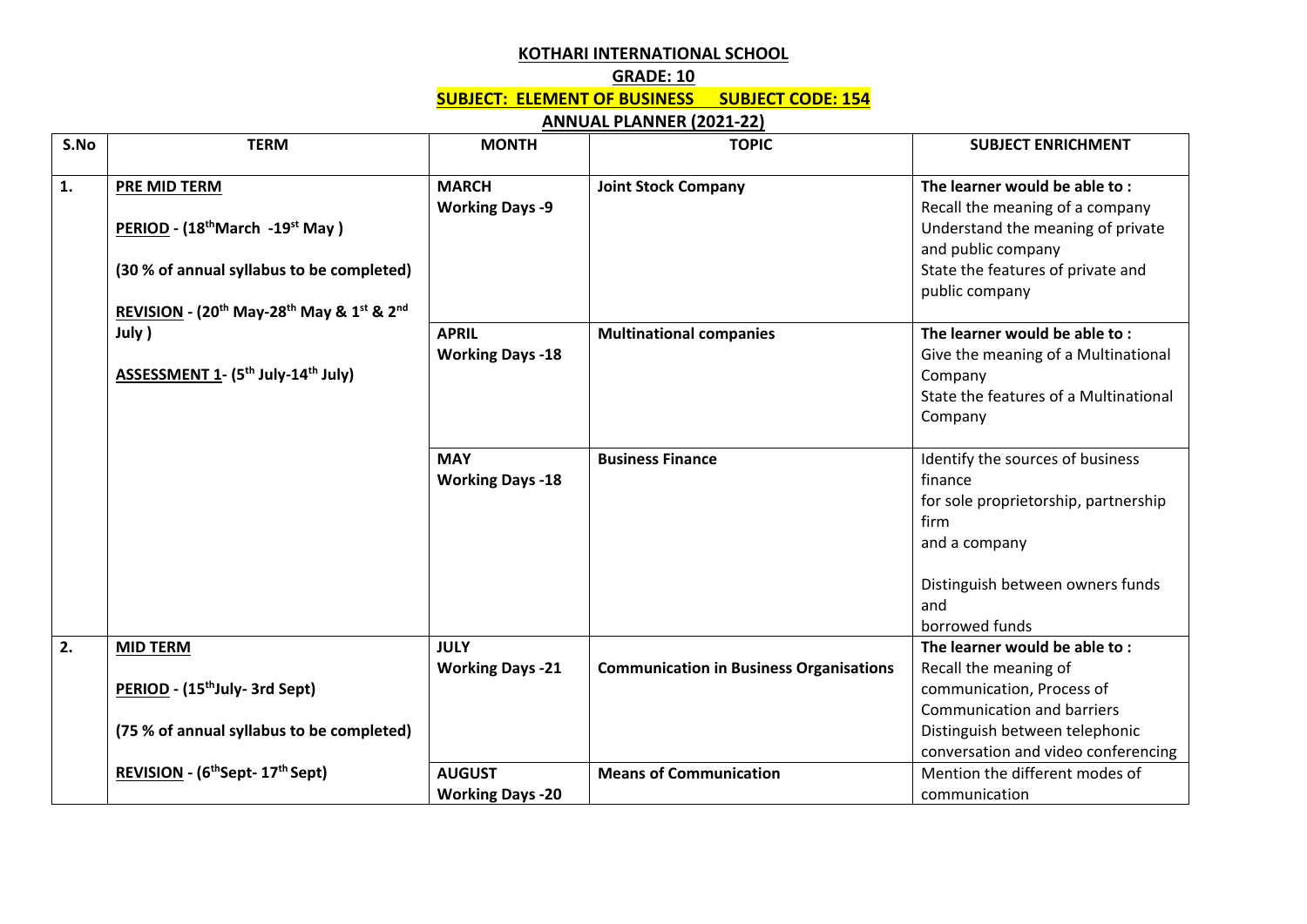|                         | ASSESSMENT 2 - (20thSept-30th Sep)                                                                                                                                                                             |                                            |                                                       | Distinguish between a letter and an<br>e-mail                                                                                                                                                                                                                                                                             |
|-------------------------|----------------------------------------------------------------------------------------------------------------------------------------------------------------------------------------------------------------|--------------------------------------------|-------------------------------------------------------|---------------------------------------------------------------------------------------------------------------------------------------------------------------------------------------------------------------------------------------------------------------------------------------------------------------------------|
|                         |                                                                                                                                                                                                                | <b>SEPTEMBER</b><br><b>Working Days-22</b> | <b>Selling and Distribution</b>                       | The learner would be able to:<br>Explain the concept of purchase and<br>sale<br>List the different methods of<br>payment<br>Explain the meaning and features of<br>different methods of payment                                                                                                                           |
| S.No                    | <b>TERM</b>                                                                                                                                                                                                    | <b>MONTH</b>                               | <b>TOPIC</b>                                          | <b>SUBJECT ENRICHMENT</b>                                                                                                                                                                                                                                                                                                 |
| $\overline{\mathbf{3}}$ | <b>POST MID TERM</b><br>PERIOD - (1st Oct-24th Nov)<br>(100 % of annual syllabus to be<br>completed)<br>REVISION - (25 <sup>th</sup> Nov-8 <sup>th</sup> Dec)<br>ASSESSMENT $3 - (10^{th}$ Dec $-21^{st}$ Dec) | <b>OCTOBER</b><br><b>Working Days -16</b>  | Documentation: in the process<br>of purchase and sale | The learner would be able to:<br>Identify the documents used in the<br>process of purchase and sale<br><b>Invoice, Quotation, Enquiry Letter</b>                                                                                                                                                                          |
|                         |                                                                                                                                                                                                                | <b>NOVEMBER</b><br>Working Days $-18$      | Large scale Retail Trade                              | The learner would be able to:<br>Recall the meaning of retail trade<br>Explain the meaning of large scale<br>retail trade<br>Differentiate between Departmental<br>stores<br>and Multiple shops<br>State the features of Mail order<br>business, teleshopping,<br>Automated vending machines,<br>selling through internet |
|                         |                                                                                                                                                                                                                | <b>DECEMBER</b><br><b>Working Days -22</b> | <b>Selling</b>                                        | The learner would be able to:<br>Explain the meaning of 'Personal<br>Selling'<br>Appreciate the importance of                                                                                                                                                                                                             |